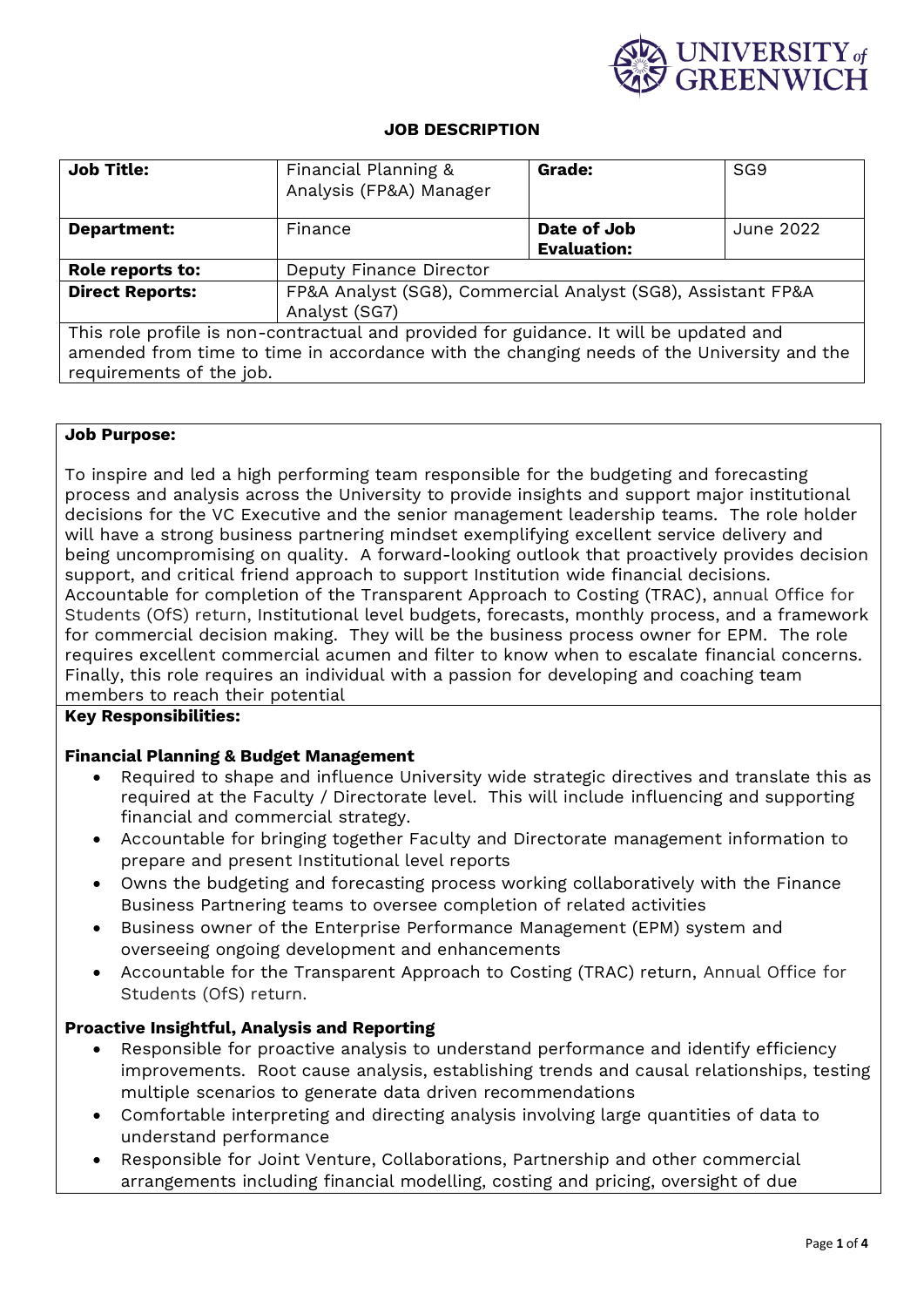diligence, ongoing monitoring and resource allocation to ensuring financial implications fully understood

• Leads on the development of University wide analysis on cost saving and revenue optimisation and supporting strategic and tactical projects and proposals as appropriate

## **Leadership & Team development**

- Create an inclusive and diverse environment, role model and set expectations to lead a high performing team that embody excellent service delivery and uncompromising quality
- Motivate, develop, and empower individual members of the team to realise their potential at both a personal level and as a key contributor to the team's performance.
- Manage and develop the Financial Planning & Analysis (FP&A) team, delivering excellent service delivery, uncompromising on quality and embodying values of UoG.
- Take on roles and responsibilities across the Finance Team as required
- Actively supporting CFO transformation programme and encouraging the team to take on activities that embrace the values of collaboration, inclusivity, and collaboration

## **Benchmarking and best practice**

- Continuously identifying new and innovative finance management and leadership approaches which enhance stakeholder experience whilst meeting University needs. Present constructive challenge to traditional ways of working where scope for improvement in processes is identified.
- Proactively engage with peer networks to benchmark the performance of the service against other UK Universities, identifying ways to achieve better overall value outcomes for the University.
- Support and champion the adoption of the Oracle cloud-based platform and associated best practises across the Finance Directorate and Faculties and Directorates
- Work collaboratively with the Senior Business Partners and Faculty / Directorate senior leadership teams to enhance EPM's capability and use.

## **Managing Self**

- Develop and exhibit excellent organisational, planning and time management skills.
- Display logical thinking with creative problem-solving.
- Excellent communication and negotiation skills.
- Able to build positive, collaborative relationships with a variety of stakeholders.
- Ability to work well with others and to provide leadership to a variety of internal and external stakeholders.

# **Key Performance Indicators**

- Insightful and timely production of Institutional level management information for the Universities leadership team
- High performing team standards/principles agreed with team are in place and KPIs/monitoring methods identified
- Development plans for all team members in place
- Insightful and timely production of management information for Senior Finance Business partner teams and customers.
- Continuous improvement plans in place to enhance business processes

# **Additional Requirements:**

The post holder will have access to a range of sensitive and key University systems, it is therefore essential that they demonstrate a high level of professional integrity and discretion.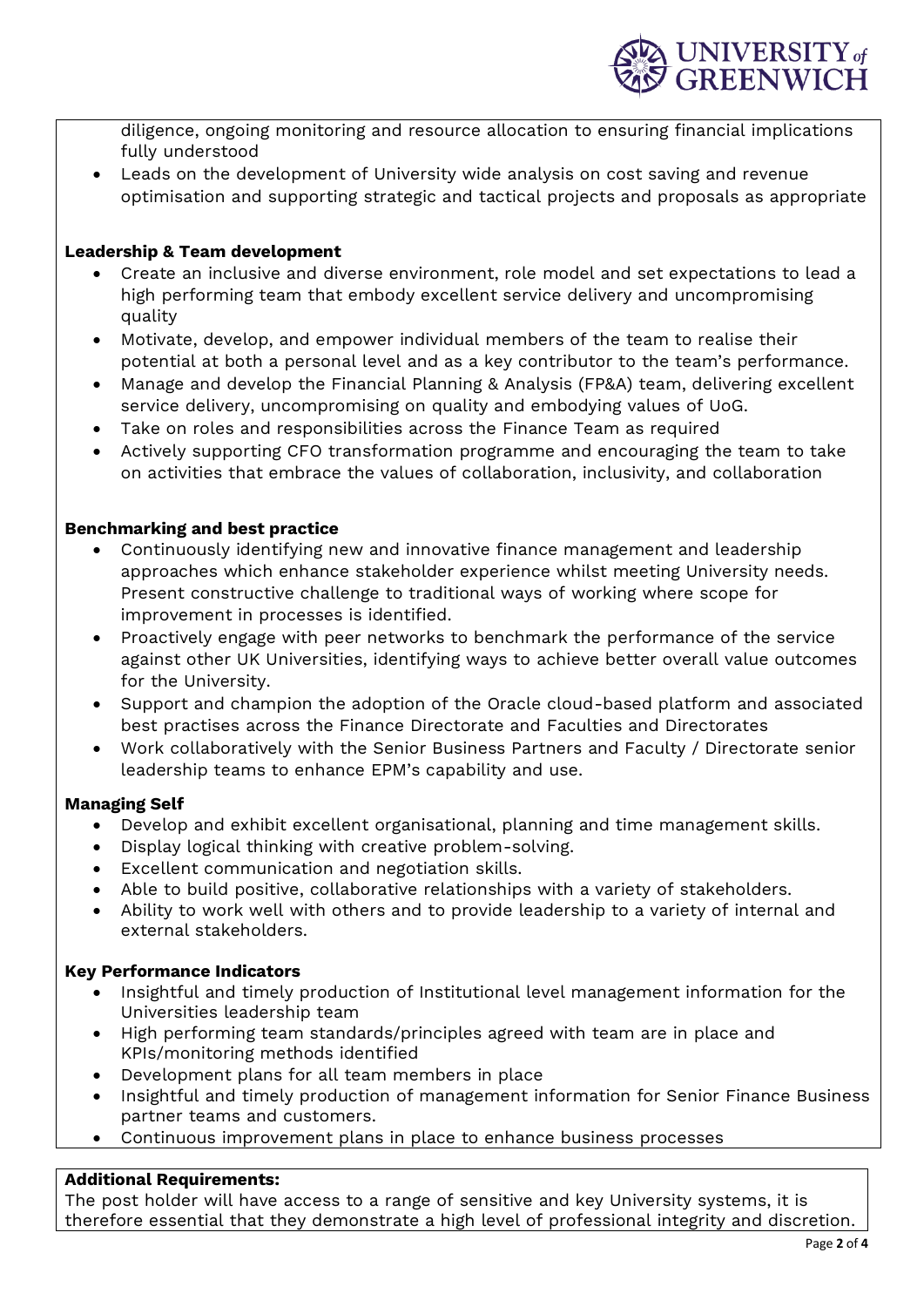

Any other duties appropriate to the post and grade.

**Key Relationships (Internal & External):**

- Financial Controller
- CFO, VC & Other Executives
- Financial, Planning & Analysis Team
- Senior Finance Business Partners
- Director of Planning & Statistics